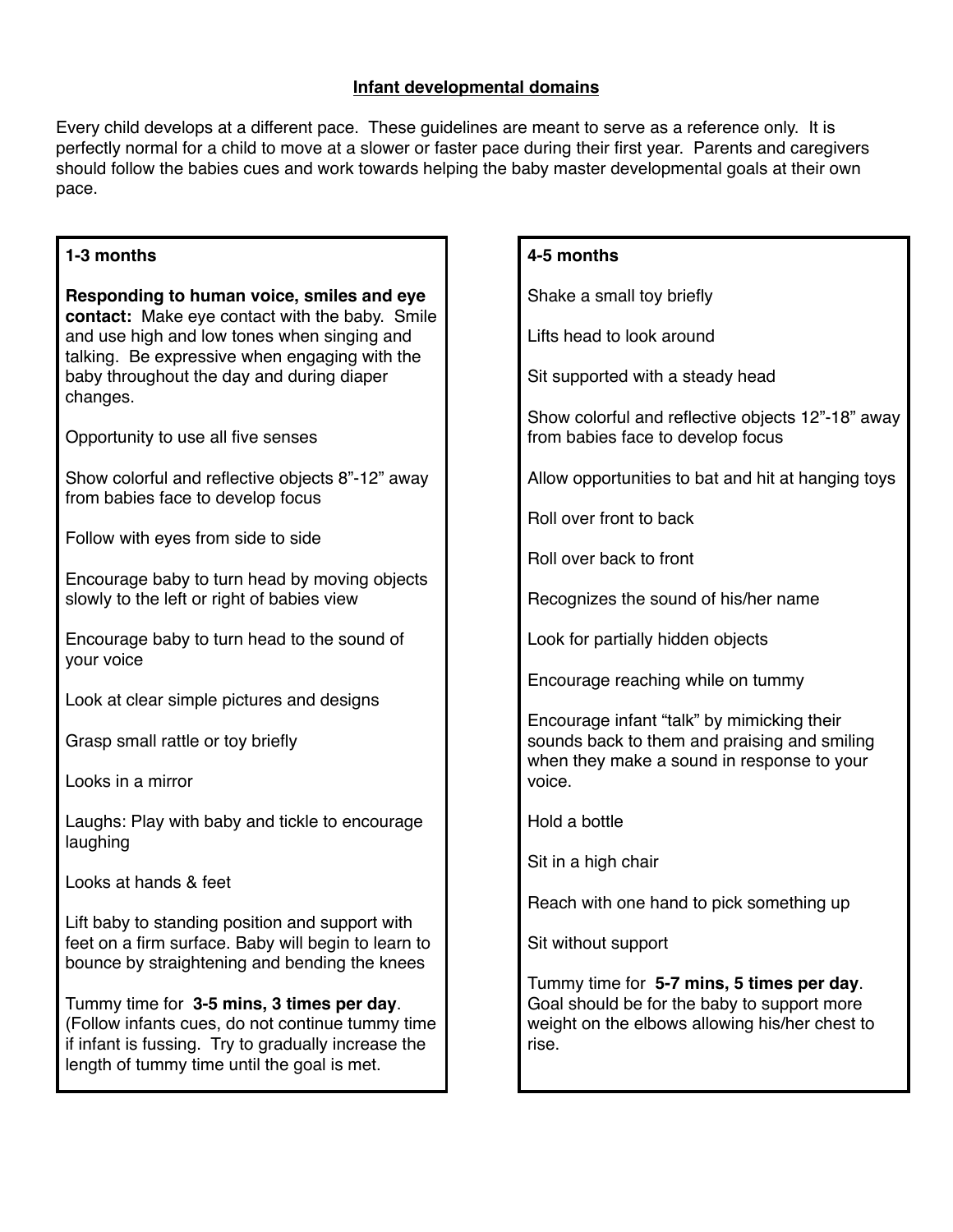## **6-7 months**

Reach for nearby toy on tummy

Extend arms and legs (alternately or together) off surface when on tummy and raise neck

Encourage swimming motions that may lead to tummy crawling

Encourage baby to pull up into a sitting position

Respond joyfully to emotion (be silly to promote laughter)

Rock on hands and knees

Look for hidden objects under a blanket

Can take an item from someones hand and give it back

Sit without support

Lunge forward and get on hands and knees

Encourage infant "talk" by mimicking their sounds back to them and praising and smiling when they make a sound in response to your voice.

#### **8-9 months**

Look at objects when named

Turn pages in a board book

Pull a string

Take things out of containers

Pick up small finger foods and place in mouth with pincer grasp

Pull up to stand, but not get down (provide one on one support)

Wave bye-bye

Drop things into a small container or opening

Shake, bang, throw & drop objects

Crawl, scoot, creep or move from one place to another

Get to sitting position without assistance

Plays peek a boo

Clap

Nod yes

Says mama and dada

Participate in activity or song